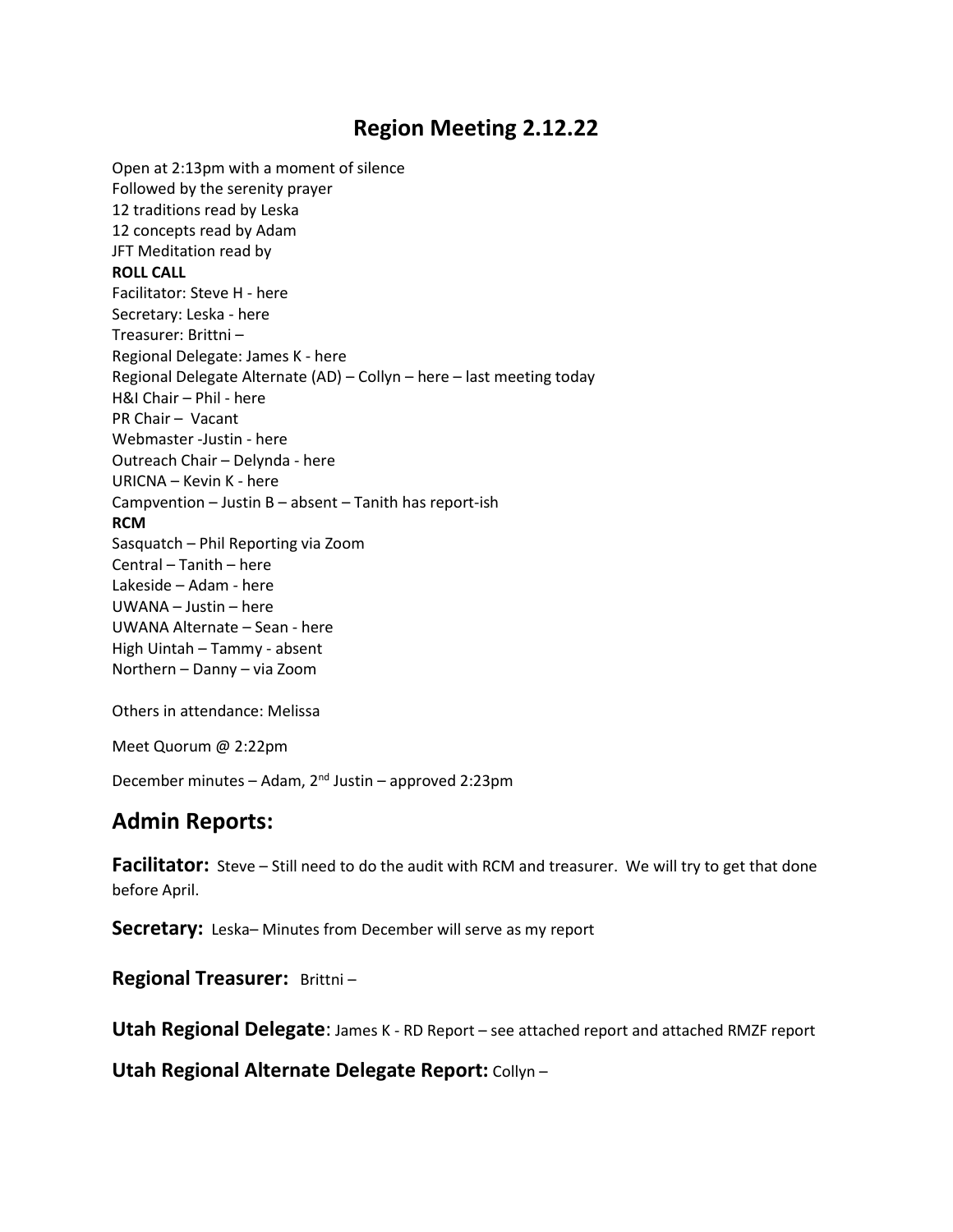## **Regional Webmaster Report:** Justin –

**Outreach Chair:** DeLynda –

Utah Region Outreach Chair report February 12, 2022

Hello Family,

I attended Monday night's Second Chance meeting in Tooele on the  $31<sup>st</sup>$  of January. The message is being carried in a very loving and intimate fashion. The members in Tooele were very grateful to see some out of towner's and we felt more than welcome. I will be attending more meetings around our Region as I can.

I also attended Thursday night's Coffee & Recovery meeting in the Lakeside Area on December 16th. My sponsor was celebrating 19 years clean so huge shout-out to Collyn!!!

If anyone has anything that I can assist with, please let me know. I am happy to serve wherever I am needed. My contact info is below.

ILS, DeLynda H. Outreach Chair (307) 679-2684 delynda@allwest.net

**Hospitals and Institutions Chair:** Phil – Finally got through to Salt Lake County Jail – we have approval to put NA literature into the 2 libraries (Oxbow and Metro). Not sure exactly that the budget is but would like to spend about \$1000 -it is a 2000 bed facility. The new focus will be the new State Prison that will be opening later this year.

## **Public Relations Chair: OPEN**

**URICNA:** Kevin –

**February 12, 2022 11:05**

**Call to Order: 11:05** Moment of silence, serenity prayer:

**Attendance (by role):** Chair: Kevin K V. Chair: not elected Treasurer: Rob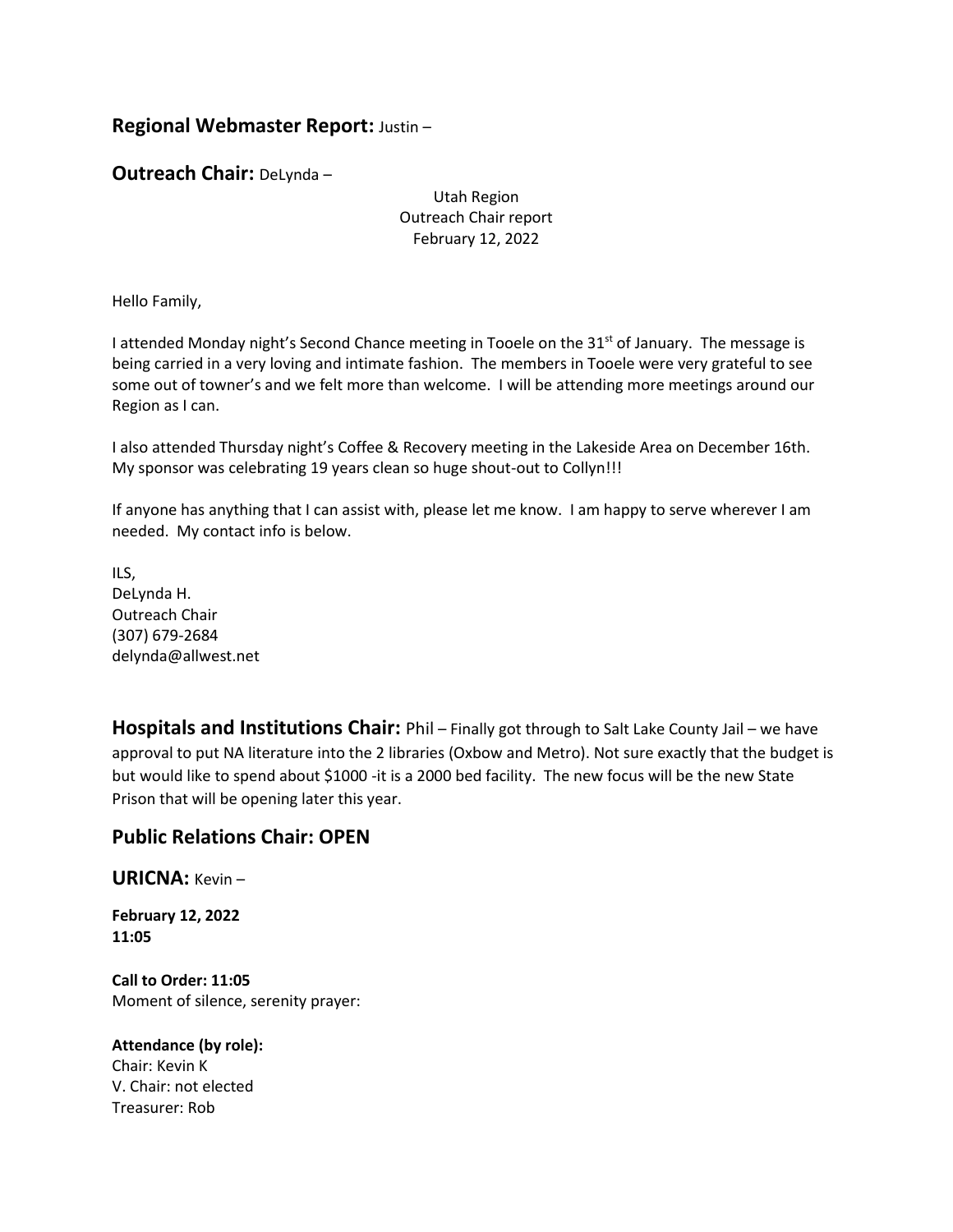Secretary: Robin P. Registration: Kassen Hotels/Hosp.: Kim Convention Information: Kim Arts and Graphics: not elected Merchandise: NP (Melinda) Fundraising and Entertainment: Melissa Programming: Committee

Also: Millie

#### **Reports**

**Chair:** Updated registration on square site and facebook page. Pre-registration is open and Kevin made a graphic - is in Google drive. Facebook page is URICNA 2022.

**Treasurer:** Grand total after event: \$10,570.04. Started out with \$9k. Spent \$60 for arts and graphics, \$6500 for Sheraton Park City, total merchandise \$2,200 to imprint, \$146 to stickers (see spreadsheet for more info)

Storage for region: \$325 every 6 months (pay \$570 to region?) - Rob will talk to Brittni about paying for storage and our donation

#### **Secretary:** No report

**Registration:** Pre-registration officially open. Give a small gift for pre-registration? Lanyard has been a big hit.

**Hotels/Hosp:** Called several places. Narrowed down to Prospector and Yarrow. Prospector: Could rent convention center, but they do not have hotel space. Closest hotel is Sheraton - 6 minute walk. Prospector would allow us to have our own food. Sheraton rooms \$149 per night.

Yarrow - we would all be there. The Yarrow - we can bring pre-packaged food in. Would have to stay in hospitality room. They quoted \$4k - they would do coffee and it's included in that amount and a water station for 8 hours per day. Yarrow rooms \$119 per night includes parking. Big room for 200-300 people. Other rooms for workshops. Received a contract. \$250 for a dance floor if we want it. Can use room until midnight each night. Banquet service - yes they have it. Also: grocery store next door, coffee houses nearby.

What is estimation for hotel room #? 1 for tape guy, 3 for speakers (committee pays) - Friday and Saturday nights. Block of 50 this past year.

Up to \$5k execute contract, 50 room block, reach out to areas to manage hospitality rooms: snacks, continental breakfast items Sunday. Bring up at region today.

Timing: (last coffee fill 9pm Friday and Saturday) 4-10pm - Friday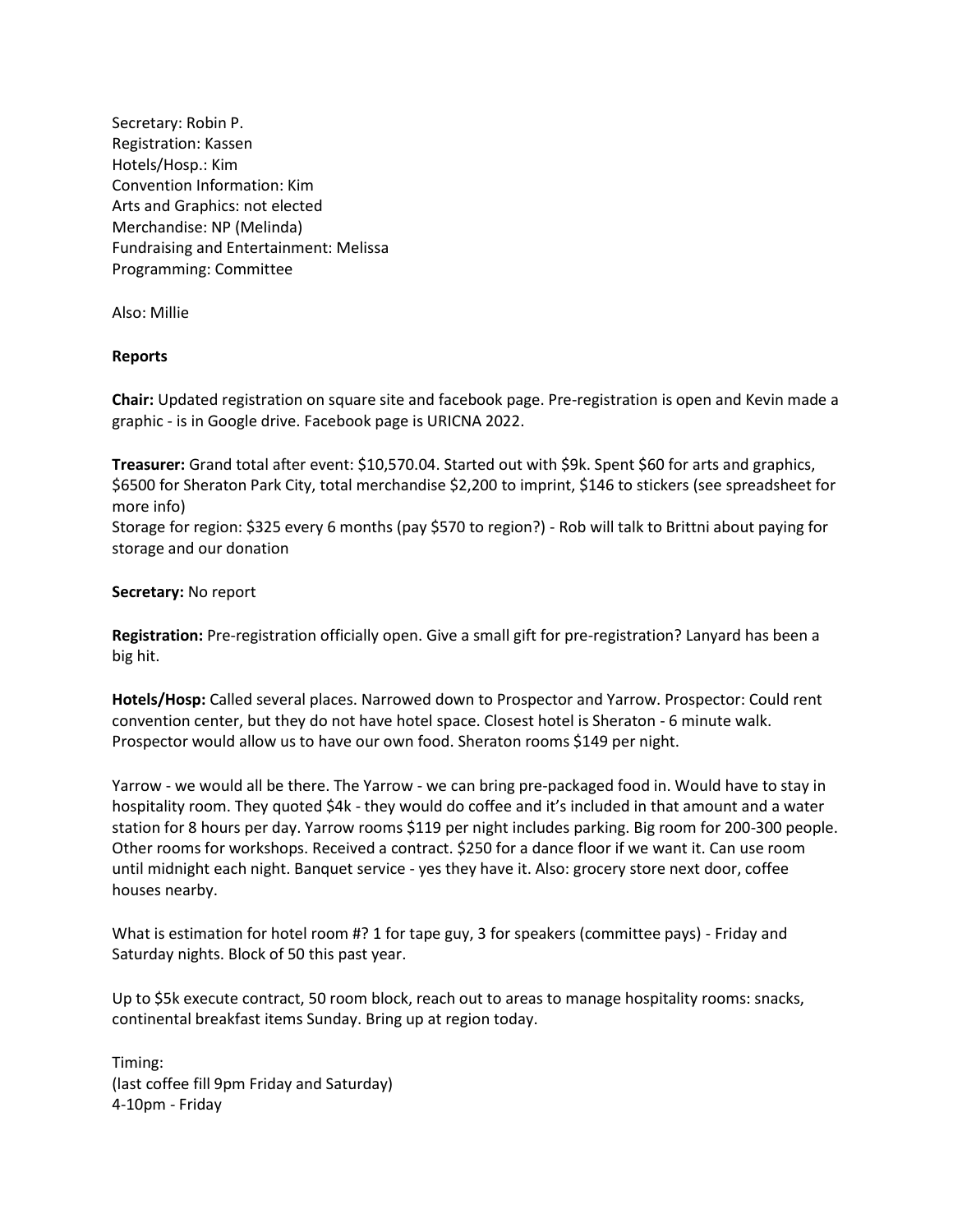9am -11pm - Saturday 8-11am - Sunday

**Convention Information:** Graphic on drive. Millie and Kim admins on facebook group. Yes, need printed flier for treatment centers.

#### **Fundraisers/Entertainment:**

Ideas: Speaker Jam online (topic is service), Day at the Lake - obstacle course Kevin makes fliers

**Program:** Committee takes on this role. Idea: SUACNA does a onesie party one of the night. No dance Saturday, comedy show instead. Dedicate March or April meeting to program.

**New Biz:** Meeting time changed to 10am starting in March

#### **Review Action Items Due Next Meeting (or on date):**

- Kevin will email out graphics to promote pre-registration and logo contest
- Kim/Millie finalize items for Yarrow: coffee, what can we bring, payment
- Kevin talks to region today about areas helping with hospitality suite
- Kassen takes registration
- Melissa works on fundraisers and entertainment (comedian)

**Set time of next meeting:** March 12, 2022, 10AM

**Close with prayer: 12:02**

**Campvention:** Justin B – not present – Tanith reporting – We have flag football event March 6<sup>th</sup> in Layton, hot cocoa is provided and we hope to have registration open then as well. The event will be July 15, 16, 17 in Diamond Campground. We reserved 5 group sites (2,3(Thursday as well),4,5,6) and there is talk of getting one earlier in the week so that we can have the committee go earlier. Logo has been chosen.

## **RCM Reports**

**Lakeside:** Adam – Was voted in as RCM last Area but wasn't present at the Area meeting this month – We will be having an event May 21<sup>st</sup> in Evanston for the Refuse to Use birthday party. July 8<sup>th</sup>-10<sup>th</sup> RTU will have their annual campout as well. More info at Lakeside website. Nothing else to report.

**Sasquatch:** Nothing to report – no acting RCM

**UWANA:** Justin –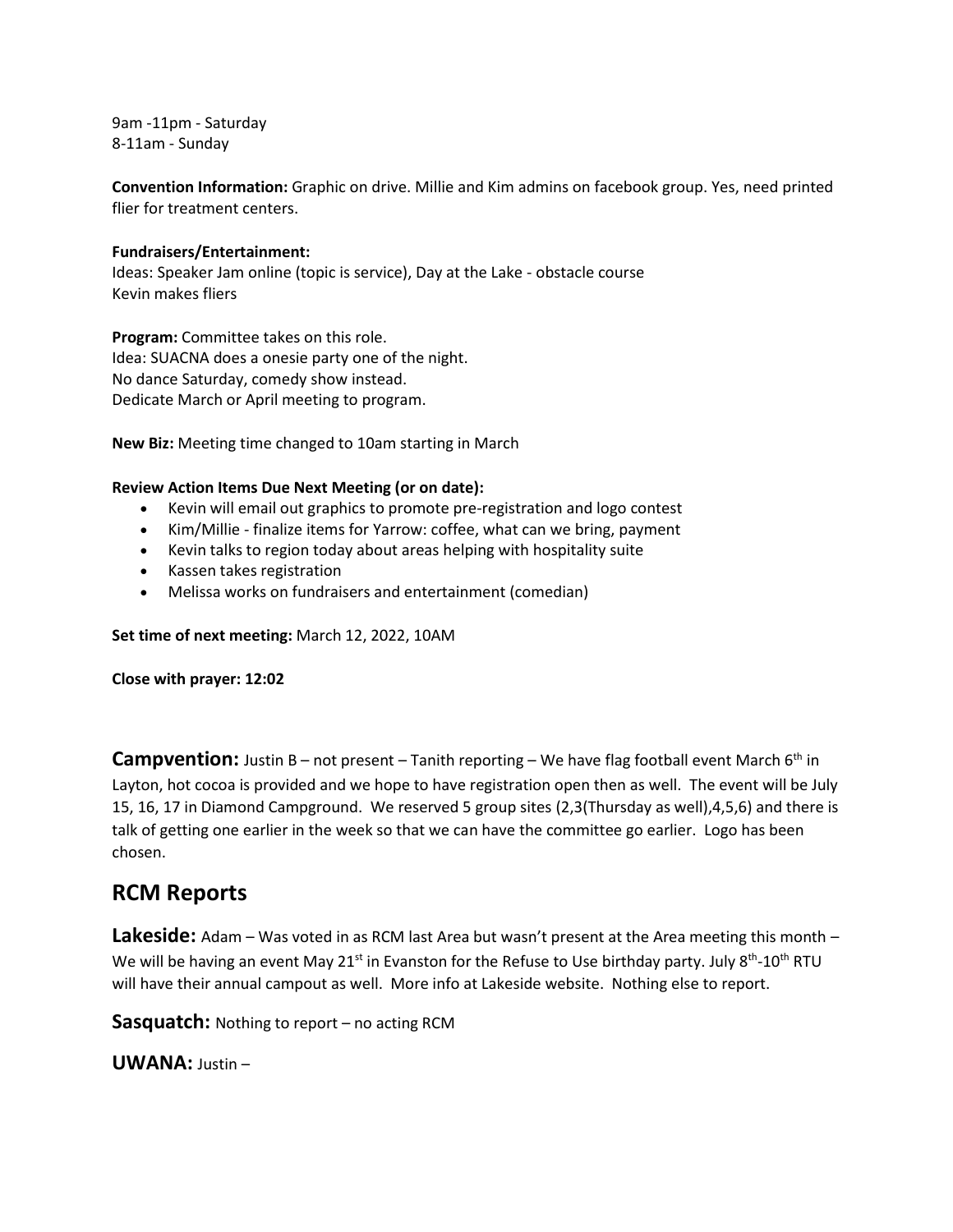Last month's area moved to Zoom, but we are likely coming back here next week for this month's Area. H&I meetings mostly going well, had a few that went on COVID lockdown. Still looking for someone for Fred House - for released inmates at the Prison. PR was able to get a public service announcement on a number of radio stations locally based on the audio from our PSA we have on YouTube that we had help from another Area to get put together. We have had a number of events from our Activities committee recently, the next event is a Movie and Dinner event on 2/19. Our Outreach committee is regularly attending meetings needing help. Our UWACNA/NYE Event was successful aside from fun interactions with the facility - which we are not invited back to. The event spent about \$6200 and brought in nearly \$7040. We have yet to decide how to handle that surplus of funds due to our Treasurer not being at the last Area for being out of the country, while the Area was also moved to Zoom last minute. There is also a lot of leftover merchandise about half of each our mugs and shirts, of which, 50 each were purchased. 23 meetings meeting, some online (but part of in-person homegroups).

**Central:** Tanith – 2/12/2022

Yes from Central for Cody to be ARD!

#### **Region Donation:** \$73.18

**PI/H&I:** Annie's House in Draper would like H&I meetings brought in. They are SLC area, is there a number I can give to a member who works there?

#### **Announcements/Activities:**

#### S.C.O.R.E:

Will be in May they are trying for the 21st, but still need to reserve the Hobble Creek park. It starts at noon and ends around 10pm. We have kids activities, volleyball games, men and women's speaker meetings, and a main speaker. Dinner is provided and it's always a blast!

#### Gratitude Dinner:

Will be November 19th Veterain's Memorial building in Spanish Fork, 380 n main St. Spanish Fork, UT 84660. We do a huge Thanksgiving feast, have a raffle, auctions, and an out of town speaker. Dorien from Florida will be the speaker! This is a FREE Event please come and have a great time!

#### Women's Retreat:

Will be the weekend after Father's Day. More information to come. All women are welcome and we have a blast!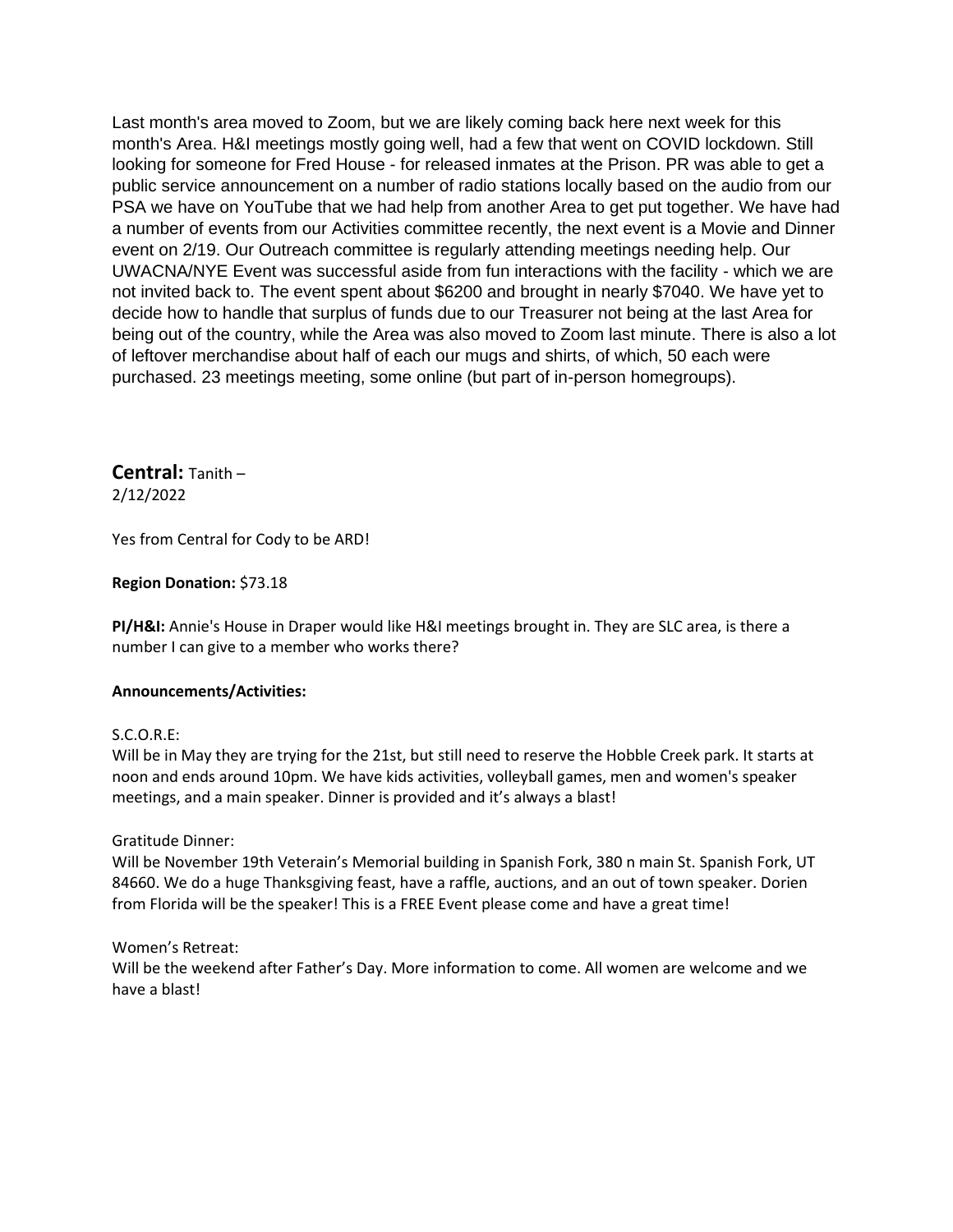

**Northern:** Danny - NUACNA will be taking place this year at Comfort Suites in Ogden, April 15 – 17, 2022.

**High Uintah:** Tammy - ABSENT

# **Old Business:**

**RDA Election:** Cody P. sent back a service resume last cycle and it was taken back to groups so we can vote today. 4:0:0:0

## **New Business:**

# **Open Forum:**

**CAR CAT presentations -** Would like to have the group conscience at the April Regional meeting so that we have time to digest the information provided and prepare for the conference on April 22<sup>nd</sup>. Central would like to have the RCM take it to Area and then report back, UWANA feels the same way. Northern would like to have some sort of presentation via Zoom and other RCM's agree that could be beneficial. Anytime after March  $6<sup>th</sup>$  should be fine for all Areas – James and Cody will arrange and try to get the presentation arranged for Saturday March  $12<sup>th</sup>$  4-6pm – via Zoom.

**URICNA Hospitality Shifts –** Friday night – Lakeside, Saturday morning – Central, Saturday midday – UWANA, Saturday Evening – Northern, Sunday morning – Sasquatch- basically providing